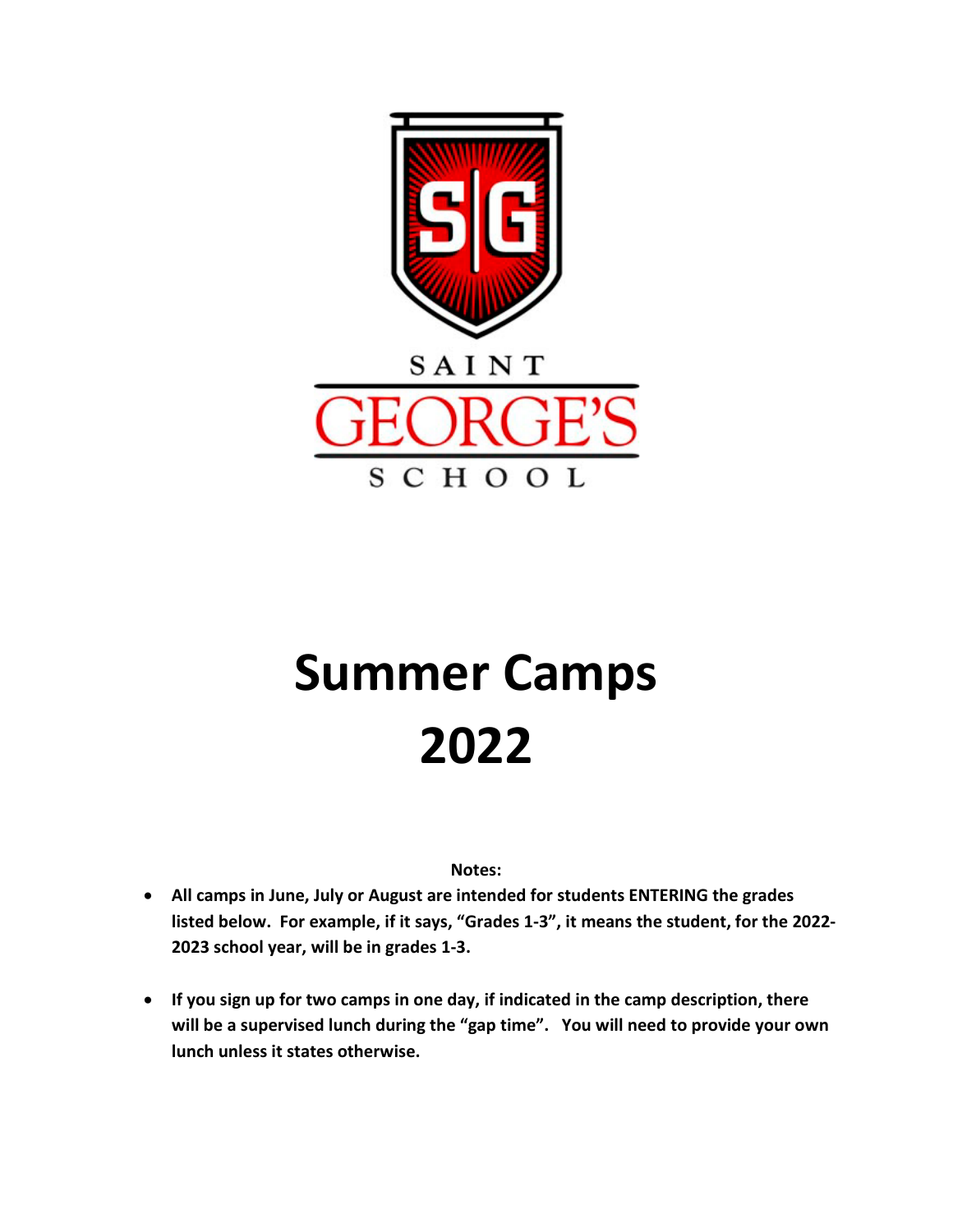# **Saint George's School – Summer Camps (2022)**

### **JUNE 2022 CAMPS**

**Camp 100:** Basketball Camp **Hosted by:** Ryan Peplinski & Brad Kirsch **Description:** This camp is dedicated to developing the fundamental skills of basketball including shooting, passing, ball handling, defense, and proper footwork. Along with developing these essential fundamentals, kids will have the opportunity to use those skills in a positive and team-oriented competition environment. Each camper will receive a camp t-shirt at the conclusion of camp. Come out and be a part the Dragon basketball tradition! **Date/Time:** 6/13 – 6/17, 9:00 a.m. – 11:00 a.m. **Grades:** Incoming Kindergarten  $-5$ <sup>th</sup> grade **Cost:** \$50 **Location:** ESAC

#### **Camp 101:** Basketball Camp

**Hosted by:** Ryan Peplinski & Brad Kirsch

**Description:** Join Dragon Basketball Coaches during this one-week camp. Campers will work on individual skills as well as learn offensive and defensive team concepts used in our program. We will teach fundamentals and play games to reinforce what the campers have been taught. Saint George's is consistently one of the top programs in the state and our youth camps are the springboard we use each year to get things started. Whether you are a beginner, strive to be a varsity player, or just want to have fun there is a place at camp for you! The coaches are excited to help you become the best player you can be!

**Date/Time:** 6/13 – 6/17, 11:30 a.m. – 2:00 p.m. **Grades:** Incoming  $6^{th} - 12^{th}$  grade boys **Cost:** \$50 **Location:** ESAC

**Camp 102:** Basketball Camp **Hosted by:** Ryan Peplinski & Brad Kirsch

**Description:** Join Dragon Basketball Coaches during this one-week camp. Campers will work on individual skills as well as learn offensive and defensive team concepts used in our program. We will teach fundamentals and play games to reinforce what the campers have been taught. Saint George's is consistently one of the top programs in the state and our youth camps are the springboard we use each year to get things started. Whether you are a beginner, strive to be a varsity player, or just want to have fun there is a place at camp for you! The coaches are excited to help you become the best player you can be!

**Date/Time:** 6/13 – 6/17, 11:30 a.m. – 2:00 p.m. **Grades:** Incoming  $6^{th} - 12^{th}$  grade girls **Cost:** \$50 **Location:** ESAC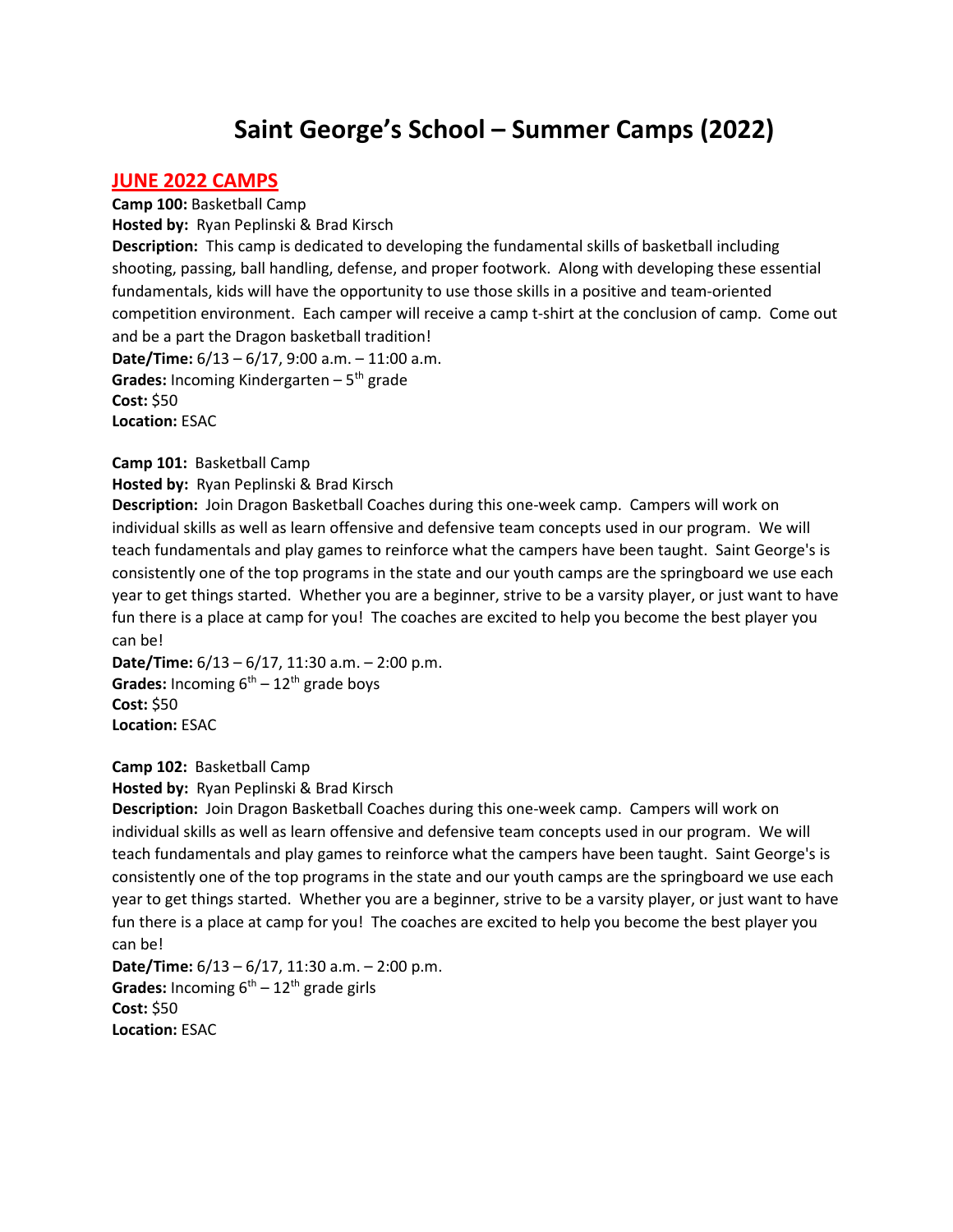#### **Camp 103:** Adventure Camp

**Hosted by:** Melanie Mildrew

**Description:** Experience the outdoors every day with a new activity. We will meet every day in the climbing gym, and it will be our rainy-day activity. We will hike a three-mile loop, rock climb on real rocks, build forts, learn to use GPSs, and kayak/SUP in the runoff pond behind the US parking lot. Come prepared to be active. Bring a water bottle and raincoats. We will be out in the elements.

**Date/Time:** 6/13 – 6/17, 12:00 p.m. – 4:00 p.m.

**Grades:** Incoming 3rd – 5th grade

**Cost:** \$200

**Location:** Metter's Gym, Climbing Gym *Min # of Campers: 8, Max: 15 \*Melanie to have a helper assist kids with the hour break between basketball camp and adventure camp.*

**Camp 104:** Volleyball Camp **Hosted by:** Jessi Reed

**Description:** All aspects of the game will be taught through drills and exercises that focus on serving, passing, setting, and hitting. Our volleyball staff will assist each athlete in developing the fundamental skills of the game, as well as teamwork and sportsmanship through game-like situations and scrimmages.

**Date/Time:** 6/20 – 6/24, 9:00 a.m. – 12:30 p.m. **Grades:** Incoming  $5<sup>th</sup> - 10<sup>th</sup>$  grade **Cost:** \$100 **Location:** ESAC *Max # of campers: 24*

# **JULY 2022 CAMPS**

**Camp 200:** Paint Your Pet / Favorite Animal (parent and child) **Hosted by:** Jennifer Davenport

**Description:** Now is your chance to make a painting of your beloved pet or stuffed animal! Don't have a pet or stuffed animal? You could choose a stock image of a wild animal to paint. This camp is for parents and children to attend together; students may not be registered without a parent attending as well. Adults can attend without a child. Each parent and child will get their own 8x10 canvas to paint. As soon as you register, please email a high-resolution picture of your pet or stuffed animal as soon as possible. The best pictures are well-focused, close-ups of the subject. The artist leading this class will pre-sketch your picture, and she needs the photo at least a week before the camp to prepare. When you come to class, the artist will help you paint in the drawing to create a wonderful work of art that you will always treasure. Please send pictures of pets to [jennifer.davenport@sgs.org.](mailto:jennifer.davenport@sgs.org) Only one pet/animal per canvas please.

**Date/Time:** 7/16, 9:00 a.m. – 12:00 p.m. **Grades:** All ages welcome! **Cost:** \$50 per participant / \$100 for pair **Location:** LS Art Room *Min # of Campers: 12, Max: 24*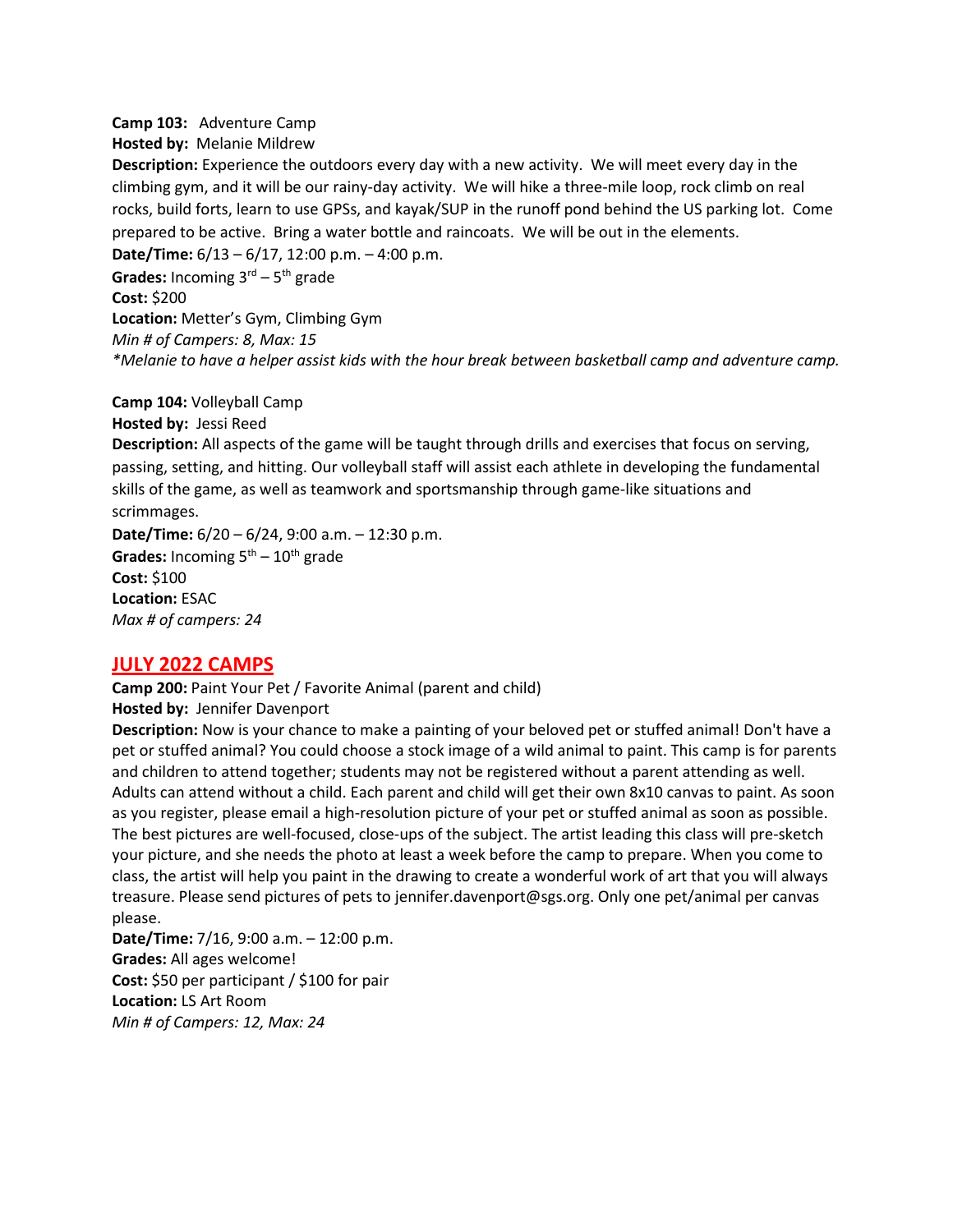**Camp 201:** Championship Soccer Training Camp

**Hosted by:** Heidi Melville & Mark Rickard

**Description:** Come out and enjoy the summer weather by kicking the soccer ball around out on the SGS pitch! Join the SGS soccer coaching staff as they get the ball rolling heading into the fall season. This camp will emphasize game style play and help develop the whole soccer player from foot skills, passing, shooting, defending and a variety of other skills needed to become a well-rounded player! While this camp does focus on individual skill development, we also put a strong emphasis on having fun while working to become a great teammate and make the players around you better! We're looking forward to another great camp and we hope to see you out on the pitch! **Date/Time:** 7/18 – 7/22, 9:00 a.m. – 12:00 p.m.

**Grades:** Incoming  $6^{th} - 12^{th}$  grade **Location:** Soccer Field **Cost:** \$100

**Camp 202:** Musical Stars on Stage **Hosted by:** Cynthia Kirkman Romoff

**Description:** Come explore the world of musical theater this summer and learn hits from some of Broadway's biggest shows! This fast-paced, high-energy camp is appropriate for both beginners and experienced performers. Special guests will share different aspects of musical theater, including singing, dancing, and acting. Campers will demonstrate their new skills in an informal showcase at the end of the week.

**Date/Time:** 7/18 – 7/22, 9:00 a.m. – 4:30 p.m. Grades: Incoming 4<sup>th</sup> – 9<sup>th</sup> grade **Cost:** \$250 **Location:** Founders Theater *Min # of Campers: 10, Max: 26*

#### **Camp 203:** Open Studio Art Camp

**Hosted by:** Jennifer Davenport

**Description:** Do you love art? Do you have lots of ideas about what you want to make? Then this is the place for you! In this camp, students will have access to all the supplies they will need for drawing, painting, collage, printmaking, cardboard sculpture, and fiber arts. The instructor will help you use these tools to bring your ideas to life. Not sure what you want to make? Pull an idea from our idea box and give it a try. Art is for everyone. Come create with us!!

**Date/Time:** 7/25 – 7/29, half or full day, 9:00 a.m. – 12:30 p.m. or 9:00 a.m. – 4:30 p.m. **Grades:** Incoming  $4^{th} - 6^{th}$  grade **Cost:** \$150 for half, \$300 for full day **Location:** LS Art Room *Min # of Campers: 8, Max: 16*

**Camp 204:** Rising Stars

**Hosted by:** Cynthia Kirkman Romoff

**Description:** This camp is a great introduction to the world of the Performing Arts! Each day will involve music, movement, and creative dramatics as we focus on building confidence as young performers. We will learn about reading from a script, creating a musical theater number, and moving our bodies to music to tell a story. Parents and friends are welcome to come for a short "informance" on the last day of camp.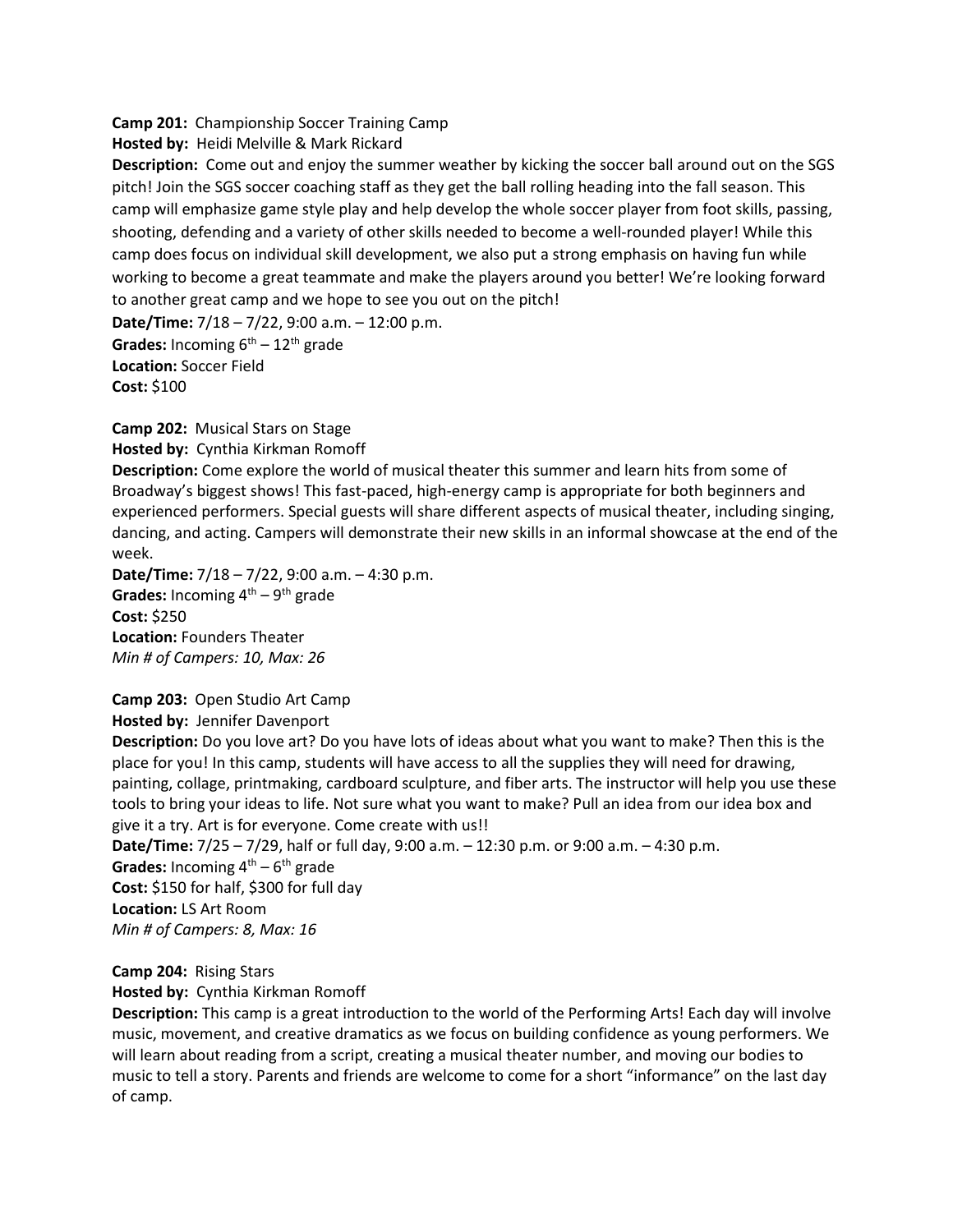**Date/Time:** 7/25 – 7/29, 9:00 a.m. – 12:30 p.m. **Grades:** Incoming  $1<sup>st</sup> - 3<sup>rd</sup>$  grade **Cost:** \$125 **Location:** LS Music Room *Min # of Campers: 6, Max: 18* 

## **AUGUST 2022 CAMPS**

**Camp 300:** Paint Your Pet / Favorite Animal (parent and child) **Hosted by:** Jennifer Davenport

**Description:** Now is your chance to make a painting of your beloved pet or stuffed animal! Don't have a pet or stuffed animal? You could choose a stock image of a wild animal to paint. This camp is for parents and children to attend together; students may not be registered without a parent attending as well. Adults can attend without a child. Each parent and child will get their own 8x10 canvas to paint. As soon as you register, please email a high-resolution picture of your pet or stuffed animal as soon as possible. The best pictures are well-focused, close-ups of the subject. The artist leading this class will pre-sketch your picture, and she needs the photo at least a week before the camp to prepare. When you come to class, the artist will help you paint in the drawing to create a wonderful work of art that you will always treasure. Please send pictures of pets to [jennifer.davenport@sgs.org.](mailto:jennifer.davenport@sgs.org) Only one pet/animal per canvas please.

**Date/Time:** 8/4, 5:00 p.m. – 8:00 p.m. **Grades:** All ages welcome! **Cost:** \$50 per participant / \$100 for pair **Location:** LS Art Room *Min # of Campers: 12, Max: 24*

**Camp 301:** Around the World in 5 Days **Hosted by:** Rachel Musser

**Description:** Join us as we travel to five different countries from around the world! Each day we will go to somewhere new, exploring what makes each country unique. Campers will learn new words, try traditional food, and create projects based on the culture of each country to take home with you. Come with us and see where we might fly!

**Date/Time:** 8/8 – 8/12, 9:00 a.m. – 12:30 p.m.

Grades: Incoming 2<sup>nd</sup> – 5<sup>th</sup> grade **Cost:** \$125 **Location:** Middle School Classroom / Courtyard *Min # of Campers: 10, Max: 20*

**Camp 302:** Ready, Set, Go! **Hosted by:** Rachel Musser

**Description:** Rev up your reading and writing skills for the year ahead. Writing and reading strategies through favorite children's literature will be the focus of the class. As we start building our literacy stamina for the new school year, we will also introduce and practice basic Spanish vocabulary. Come join the fun and get ready for another great year of learning! *Recommended for students new to the K-2 SGS program.*

**Date/Time:** 8/15 – 8/19, 9:00 a.m. – 3:00 p.m. Grades: Incoming Kindergarten – 2<sup>nd</sup> grade **Cost:** \$300